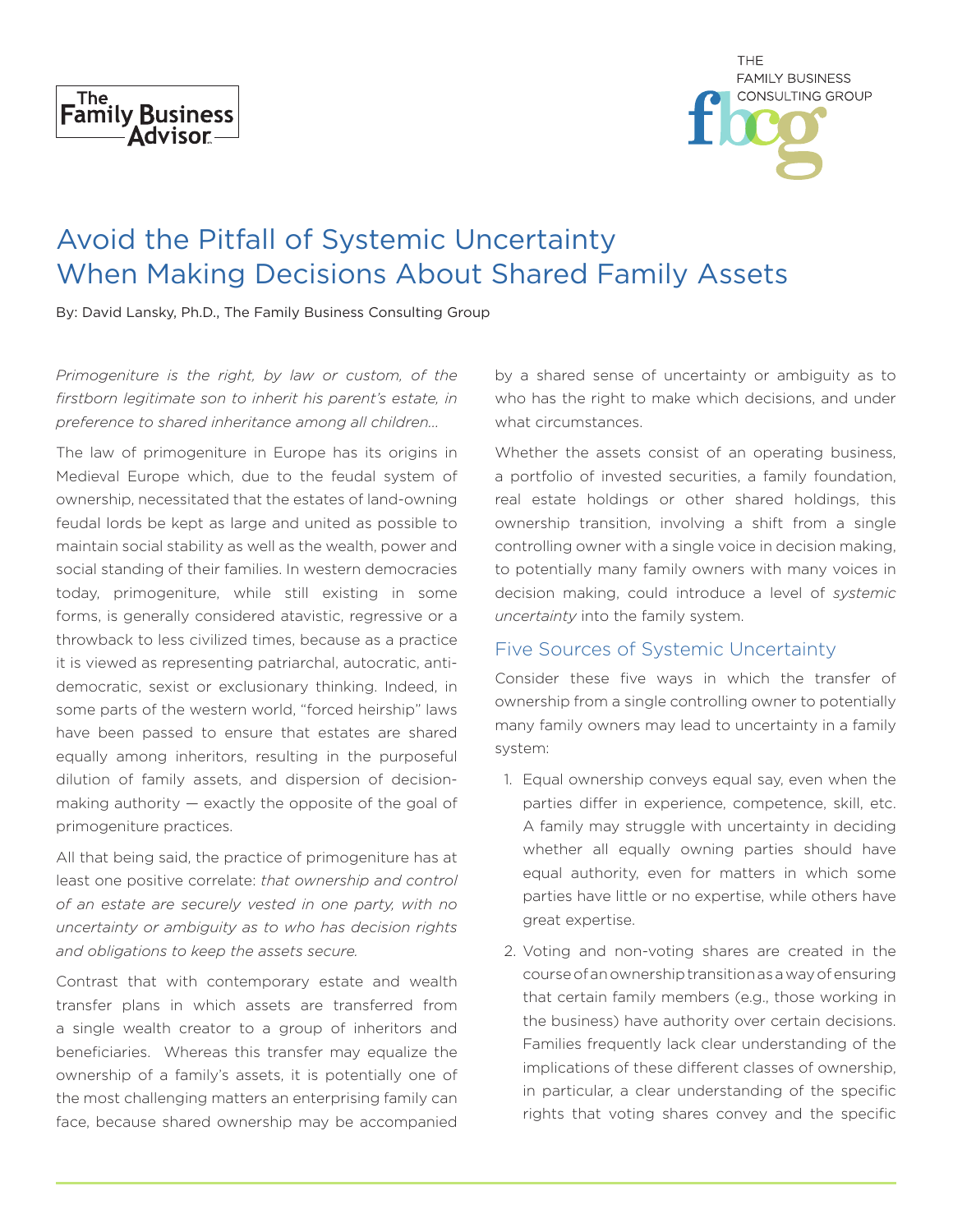rights that are withheld from those holding nonvoting shares.

- 3. Actual ownership of family assets is clear, but it is not clear who should participate, in what manner, in which decisions. Because asset-sharing families often choose to be inclusive in their decision making, some family members may be invited to participate in decisions to which they are not entitled, raising questions such as how much influence minority shareholders should have and how much weight their opinions should carry.
- 4. Not having articulated "What is yours, mine or ours?", a family sharing responsibility for financial assets will occasionally find themselves taking responsibility for other family matters such as how a sibling's children are raised or how a cousin manages alcohol use. Because they are sharing responsibility for financial capital, do they also share any responsibility for human capital? If so, how much responsibility do they share and for what matters?
- 5. "Is this a democracy?" Transitioning shared ownership might naturally lead some family members to believe that they are governed by a democratic system ("We are all equal owners of this real estate, so we all have a say in how it will be developed"), when the system is actually autocratic in nature ("Granddad transferred ownership to us, but he is still the ultimate decision maker"). In sociocultural terms this kind of system bears similarity to an "illiberal democracy", i.e., a democracy in which elections take place but decisions are actually made by a central authority. The uncertainty that evolves from a family's illiberal democracy may result in tension, conflict or disengagement of key parties from what feels to them like a disingenuous system.

## Consequences of Systemic Uncertainty in a Family System

Although there may be other sources of uncertainty in a family system in addition to those discussed above, whatever the source of that uncertainty, there are three consequences that I believe are most significant in their impact on the family and on the shared assets:

1. Competition and conflict among individual family

members or between family factions about decision authority for investments, operations, acquisitions, divestitures or other actions.

- 2. Psychological stress and tension, leading to disengagement by family members who wish to leave an unpleasant situation, either physically or psychologically by opting out of any possibly contested matters.
- 3. Appropriation of authority by non-family executives, trustees, external advisors or even family members who observe weakness or indecisiveness in the family ownership group.

### Managing Systemic Uncertainty

#### Name It

Systemic uncertainty may be the cause of significant and disruptive dynamics in a family, including tension, hostility, and disengagement. There is a tragic element to this in that it can be easy to blame individuals for the appearance of these disruptive dynamics: "It's the family CEO's fault because he just wants control" or "It's my sister's fault because she doesn't know when to mind her own business," etc. when it's actually the nature of the system  $-$  uncertainty  $-$  causing the disruption. So, a first step in managing uncertainty is understanding the impact it can have on individual or group behavior by calling it out: "It's not you, it's the system!"

In parallel with naming uncertainty comes the ability to talk about it — how it is manifest, its consequences, etc. This may be more difficult than it seems, because simply raising the question of who has authority for what decisions can sometimes be interpreted as a challenge to those who have actually taken responsibility. Families typically avoid potentially difficult conversations, fearing that such conversations will upset family harmony. As a result, the dynamics described above occur, causing tension in the family, leading to factions, competition, infringement on rights, etc. and may not be identified as a consequence of systemic uncertainty, but instead become private, personalized, unspoken, with blame targeted toward individuals rather than to the dynamics in the system as a whole. This can lead to resentments and underlying conflict in the family  $-$  exactly the opposite of what is intended by the avoidance of the matter in the first place!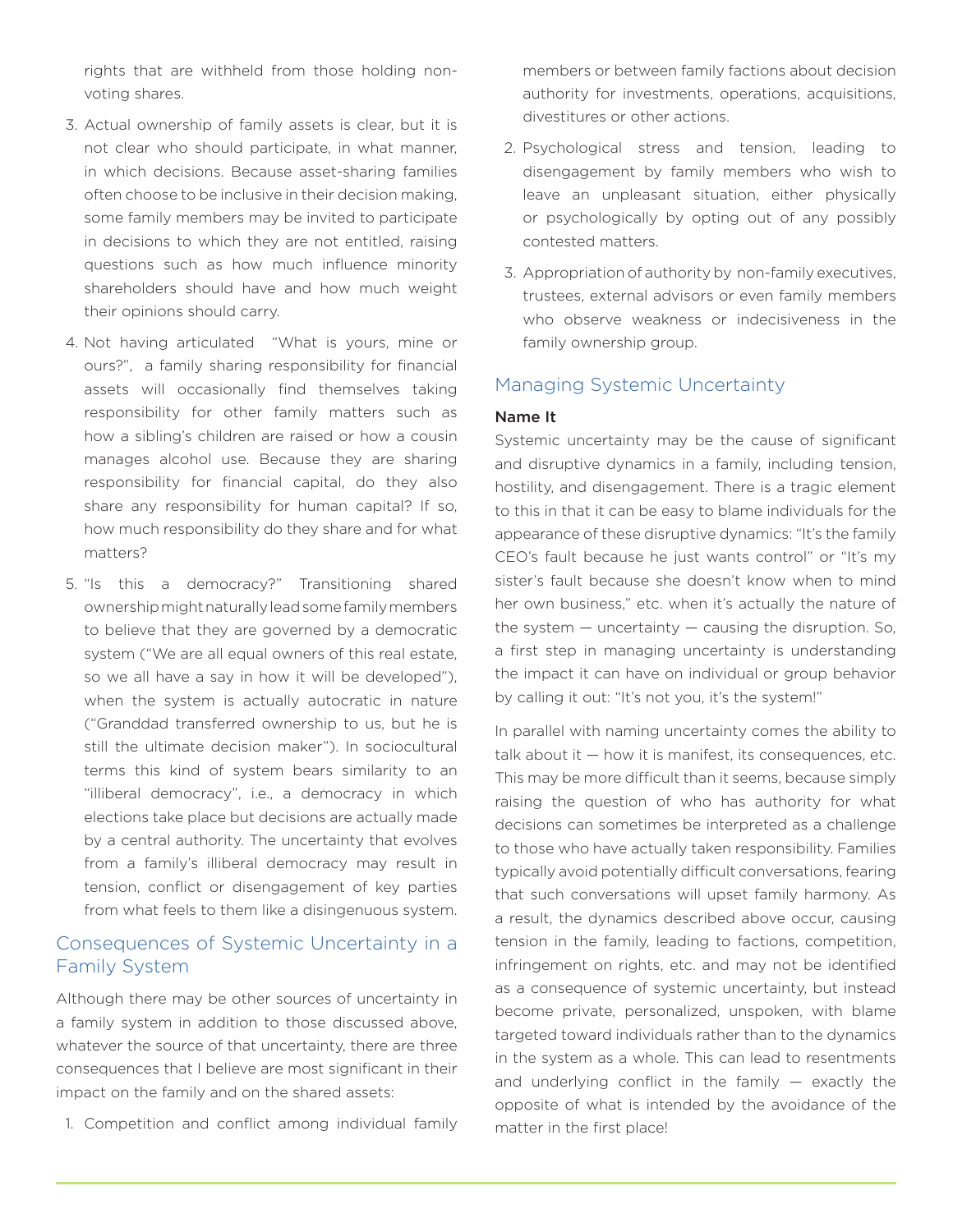#### State What's Certain

One way to approach this dilemma is to view needed conversations as educational efforts whose goal is to truly understand what was intended by the way in which transfer of ownership has been structured. Meetings with attorneys who set up the structures are helpful in this educational process. Voting and non-voting shares may have been created so that only those holding voting shares have a right to make certain decisions; or shares may have been transferred in trust so that only certain trustees have the right to make certain decisions; or a majority of shares may have been transferred to some parties, while others received minority ownership. In each of these cases, it is useful to articulate the kinds of decision authorities that are governed by the ownership structures: What specific authority does this structure provide? It helps to be very clear about the specific rights that are conferred by the ownership structures. For example, equally shared interests in a family foundation might mean that all parties have a say in how foundation funds are distributed; but individuals will still retain the right to make donations on their own, even if those donations are made with the same family name.

Some parties may hesitate to state what is certain, out of concern that such clarity might be more disruptive of the group. For example, granddad might hesitate to state outright that he is the ultimate decision maker, regardless of how ownership has been transferred, because he is concerned that this will demoralize his grandchildren. Similarly, establishing a greater level of certainty among owners could threaten some parties who have otherwise benefitted from the lack of alignment among owners.

While these conversations may be difficult for family members because they could reveal differences which previously had not been realized, if the goal is a unified and functional ownership group, it is in the best interests of the owners as a whole to clarify where things actually stand. The systemic *certainty* resulting from such clarity will be beneficial in the long term.

#### Clarify Who Gets to Participate

Even when legal structures dictate who gets to make which decisions, who actually gets to participate is not always clear and can be a source of uncertainty. As

noted above, families often invite input from parties not legally entitled to decide but whose input may be valued. (e.g. What values should guide our charitable giving?) Families also make decisions about matters that are not at all dictated by legal structures such as who should serve on their family council. Therefore, productive discussion in a family, in addition to what is actually dictated by ownership structures, should focus on who has a right to participate in which decisions: whose opinion is welcome (e.g., only shareholders or all adult family?), whose opinions will be considered in making decisions (e.g., only those holding voting shares or all shareholders?), and who will actually decide. It is important to have these conversations when initially faced with a matter that needs to be addressed. In all cases, it would be helpful to consider the types of experience, talent, skill, education, or engagement that might be necessary for someone to have a say in family matters and in business matters.

#### Decide on a Decision Process

Along with an understanding of ownership structures, and clarification of who gets to participate in which decision matters, systemic uncertainty should be addressed by deciding how group decisions will be made: By majority vote? Super majority? Unanimity? Consensus?

It is a good idea to establish a decision process early on, as an ownership group develops. My colleagues Christopher Eckrich, Ph.D. and Stephen L. McClure, Ph.D. have authored an excellent white paper on this topic: *Decision Making on Family Business Matters.* (Article can be found on our website: www.thefbcg.com.)

Whatever the process decided upon, it is important to stick to the process agreed to. I have observed systemic uncertainty come sweeping back into a previously well-managed system when family members forget or purposely abandon a decision process they had previously agreed to.

#### Establish Yours, Mine and Ours

Finally, family ownership groups should build an awareness of the importance of establishing "Yours, Mine and Ours." This is not a matter that will always be of concern, but from time to time, families will be drawn into taking responsibility and making decisions